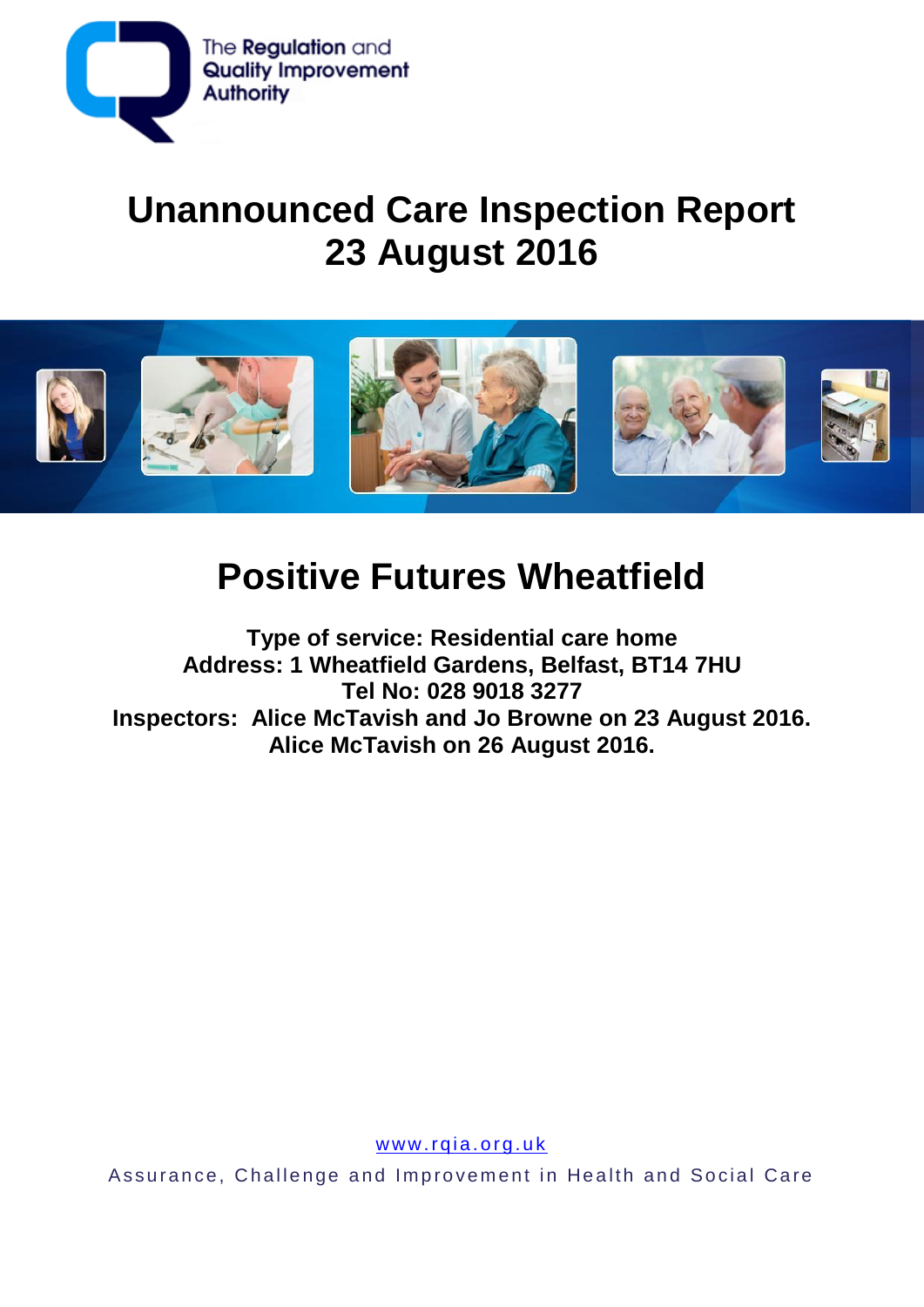## **1.0 Summary**

An unannounced inspection of Positive Futures Wheatfield Short Break Service took place on 23 August 2016 from 13.55 to 18.00. Further information was obtained during a visit to Positive Futures' Belfast office on 26 August 2016 between 15.00 and 15.35. The Positive Futures Short Break Service provides respite care to around 25 people, on a rotational basis, who have a learning disability.

The inspection sought to assess progress with any issues raised during and since the last care inspection and to determine if the residential care home was delivering safe, effective and compassionate care and if the service was well led.

#### **Is care safe?**

There were examples of good practice found throughout the inspection in relation to staff induction, training, supervision and appraisal, adult safeguarding, infection prevention and control, risk management and the home's environment.

No requirements or recommendations were made in relation to this domain.

## **Is care effective?**

There were examples good practice found throughout the inspection in relation to care records, audits and reviews, communication between residents, staff and other key stakeholders.

No requirements or recommendations were made in relation to this domain.

#### **Is care compassionate?**

There were examples of good practice found throughout the inspection in relation to the culture and ethos of the home, listening to and valuing residents and taking account of the views of residents.

No requirements or recommendations were made in relation to this domain.

#### **Is the service well led?**

There were examples of good practice found throughout the inspection in relation to governance arrangements, management of complaints and incidents, quality improvement and maintaining good working relationships.

No requirements or recommendations were made in relation to this domain.

This inspection was underpinned by The Residential Care Homes Regulations (Northern Ireland) 2005 and DHSSPS Residential Care Homes Minimum Standards, August 2011.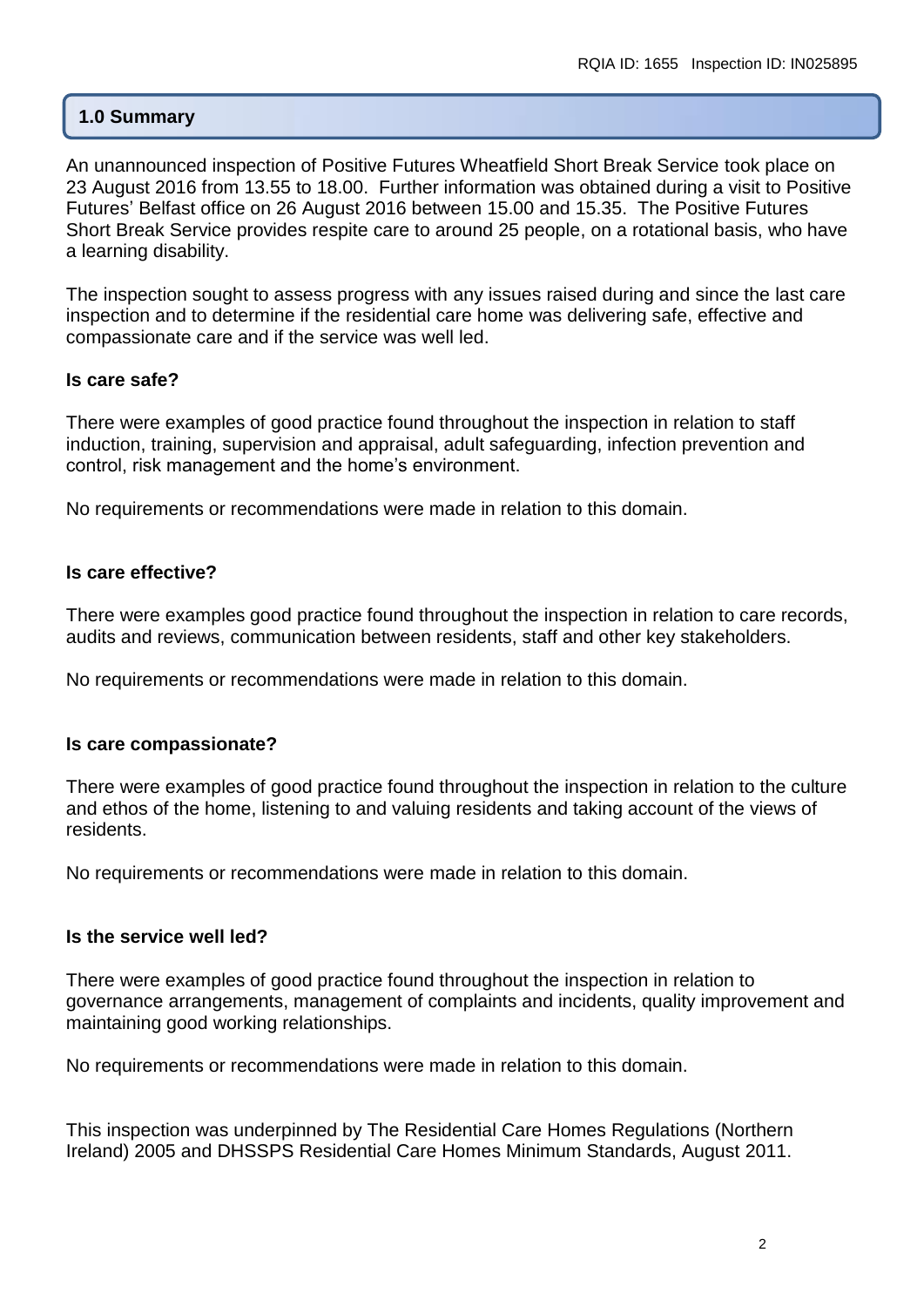## **1.1 Inspection outcome**

|                                         | <b>Requirements</b> | <b>Recommendations</b> |
|-----------------------------------------|---------------------|------------------------|
| Total number of requirements and        |                     |                        |
| recommendations made at this inspection |                     |                        |

This inspection resulted in no requirements or recommendations being made. Findings of the inspection were discussed with Mrs Bernice Kelly, registered manager and Ms Emma Bailie, operations manager, as part of the inspection process and can be found in the main body of the report.

Enforcement action did not result from the findings of this inspection.

## **1.2 Actions/enforcement taken following the most recent care inspection**

Other than those actions detailed in the QIP there were no further actions required to be taken following the most recent inspection on 25 June 2015.

## **2.0 Service details**

| Registered organisation/registered<br>person: Positive Futures/Agnes Philomena<br>Lunny                  | <b>Registered manager:</b><br><b>Mrs Bernice Kelly</b> |
|----------------------------------------------------------------------------------------------------------|--------------------------------------------------------|
| Person in charge of the home at the time of<br>inspection: Mrs Bernice Kelly                             | Date manager registered:<br>1 April 2005               |
| <b>Categories of care:</b><br>LD - Learning Disability<br>LD $(E)$ – Learning Disability – over 65 years | <b>Number of registered places:</b><br>5               |

#### **3.0 Methods/processes**

Prior to inspection the following records were analysed: the report and QIP from the last care inspection and notifications of accidents and incidents.

During the inspection the inspector met with one resident, the registered manager, the deputy manager, the operations manager and two care staff. No visiting professionals or residents' visitors/representatives were present.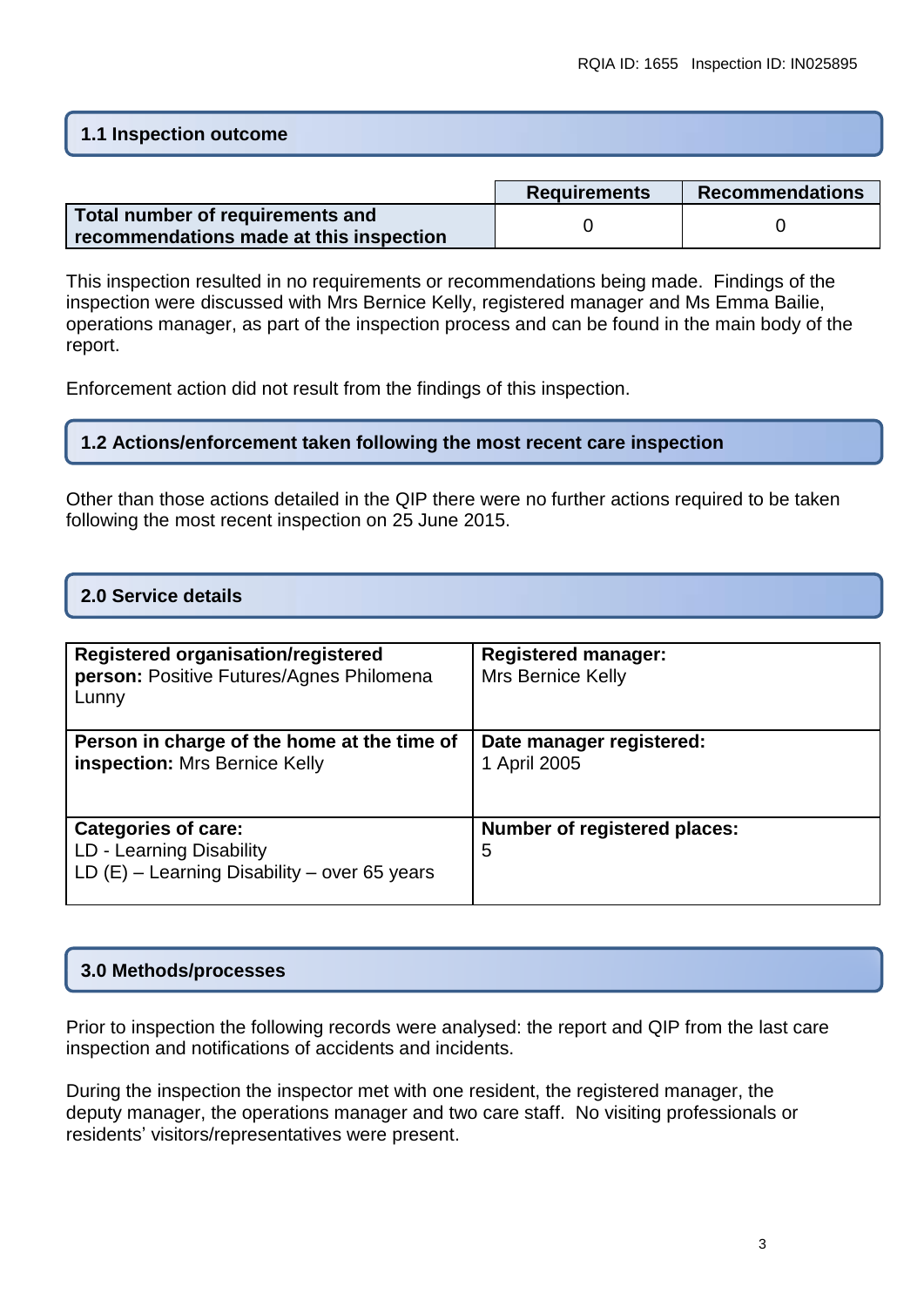The following records were examined during the inspection:

- Staff duty rota
- Induction programme for new staff
- Staff supervision and annual appraisal schedules
- Sample of competency and capability assessments
- Staff training schedule/records
- Staff recruitment records
- Care records of two residents
- The home's Statement of Purpose and Residents' Guide
- Minutes of recent staff meetings
- Complaints and compliments records
- Audits of risk assessments, care plans, care reviews; accidents and incidents, complaints and environment
- Equipment maintenance records
- Accident/incident/notifiable events register
- Monthly monitoring report
- Fire safety risk assessment
- Fire drill records
- Maintenance of fire-fighting equipment, alarm system, emergency lighting, fire doors, etc
- Individual written agreement
- Policies and procedures manual

A total of 28 questionnaires were provided for distribution to residents, their representatives and staff for completion and return to RQIA. 11 questionnaires were returned within the requested timescale.

## **4.0 The inspection**

## **4.1 Review of requirements and recommendations from the most recent inspection dated 25 February 2016**

The most recent inspection of the home was an unannounced medicines management inspection. The completed QIP was returned and approved by the pharmacy inspector. This QIP will be validated by the pharmacy inspector at the next medicines management inspection.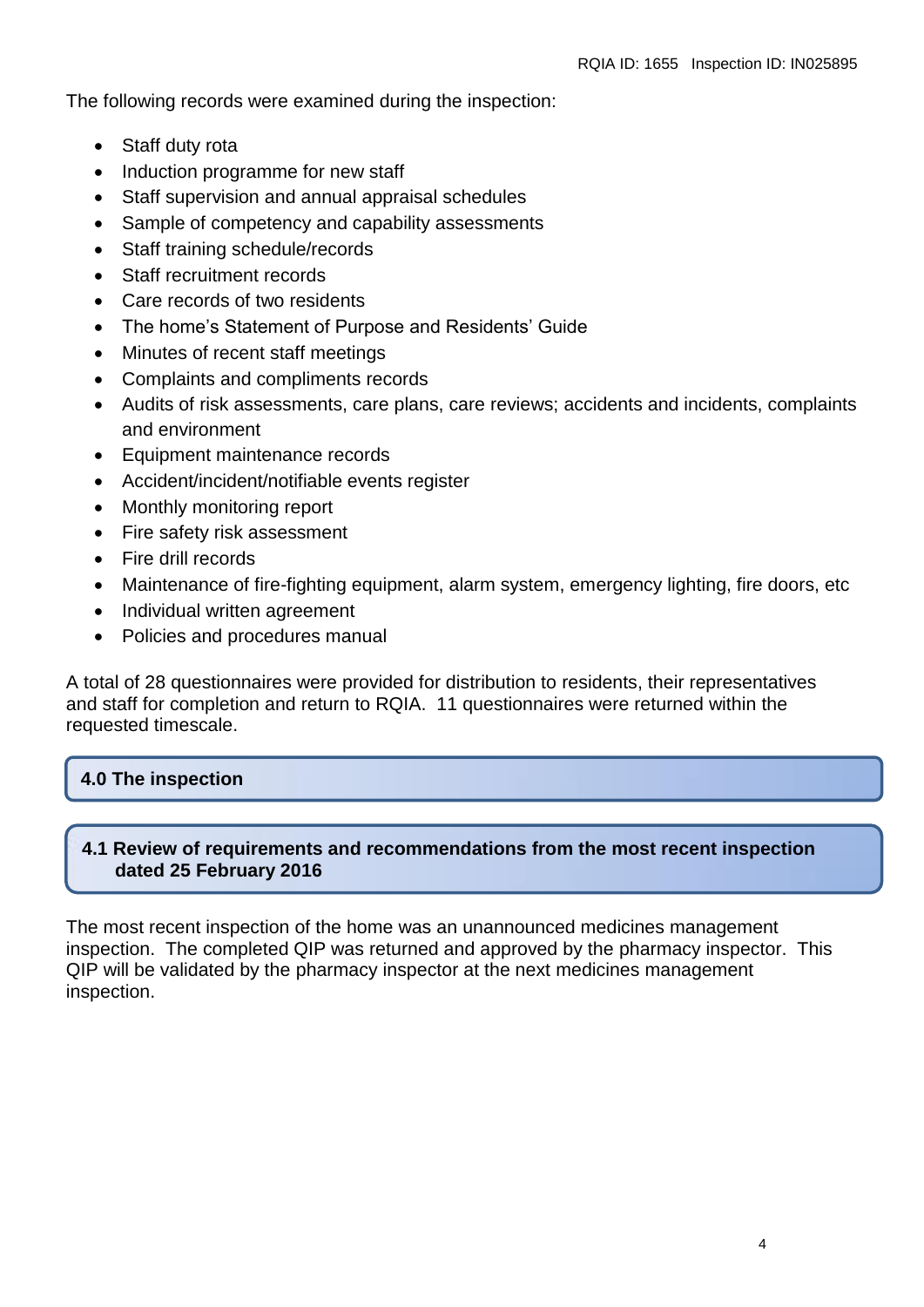## **4.2 Review of requirements and recommendations from the last care inspection dated 25 June 2015**

| Last care inspection recommendations |                                                                                                                                                                                                                                                                   | <b>Validation of</b><br>compliance |
|--------------------------------------|-------------------------------------------------------------------------------------------------------------------------------------------------------------------------------------------------------------------------------------------------------------------|------------------------------------|
| <b>Recommendation 1</b>              | The registered manager should ensure that the<br>draft guidance relating to continence promotion is                                                                                                                                                               |                                    |
| Ref: Standard 21.1                   | revised and issued to staff in order that this can<br>be embedded into practice.                                                                                                                                                                                  |                                    |
| <b>Stated: First time</b>            |                                                                                                                                                                                                                                                                   |                                    |
|                                      | Action taken as confirmed during the                                                                                                                                                                                                                              |                                    |
| To be completed<br>by:               | inspection: Discussion with the registered<br>manager and inspection of documentation                                                                                                                                                                             | <b>Met</b>                         |
| 30 September 2015                    | confirmed that the draft guidance relating to<br>continence promotion was revised. Discussion<br>with staff members confirmed that they were<br>familiar with continence promotion and<br>management and that the written guidance was<br>embedded into practice. |                                    |

## **4.3 Is care safe?**

The registered manager confirmed the staffing levels for the home and that these were subject to regular review to ensure the assessed needs of the residents were met. No concerns were raised regarding staffing levels during discussion with residents, residents' representatives and staff.

On the day of inspection the following staff were on duty:

- 1 x registered manager
- 1 x deputy manager
- 1 x senior support worker
- 2 x support workers

The registered manager and deputy manager use a local office as the base and are frequently present in the building. A further staff member was on duty earlier on the day of inspection. One senior support worker and two support workers were due to be on duty later in the day and overnight.

Review of completed induction records and discussion with the registered manager and staff evidenced that an induction programme was in place for all staff, relevant to their specific roles and responsibilities. The registered manager advised that new staff also completed the Positive Futures Foundation Programme during the six month probationary period and that this was linked to the Northern Ireland Social Care Council (NISCC) standards for social care staff. New staff also completed a structured exercise designed to set out clearly the job profile specific to each designation of staff, the core responsibilities of the job role, the judgement decisions required and the limits to responsibility. The registered manager advised that this exercise can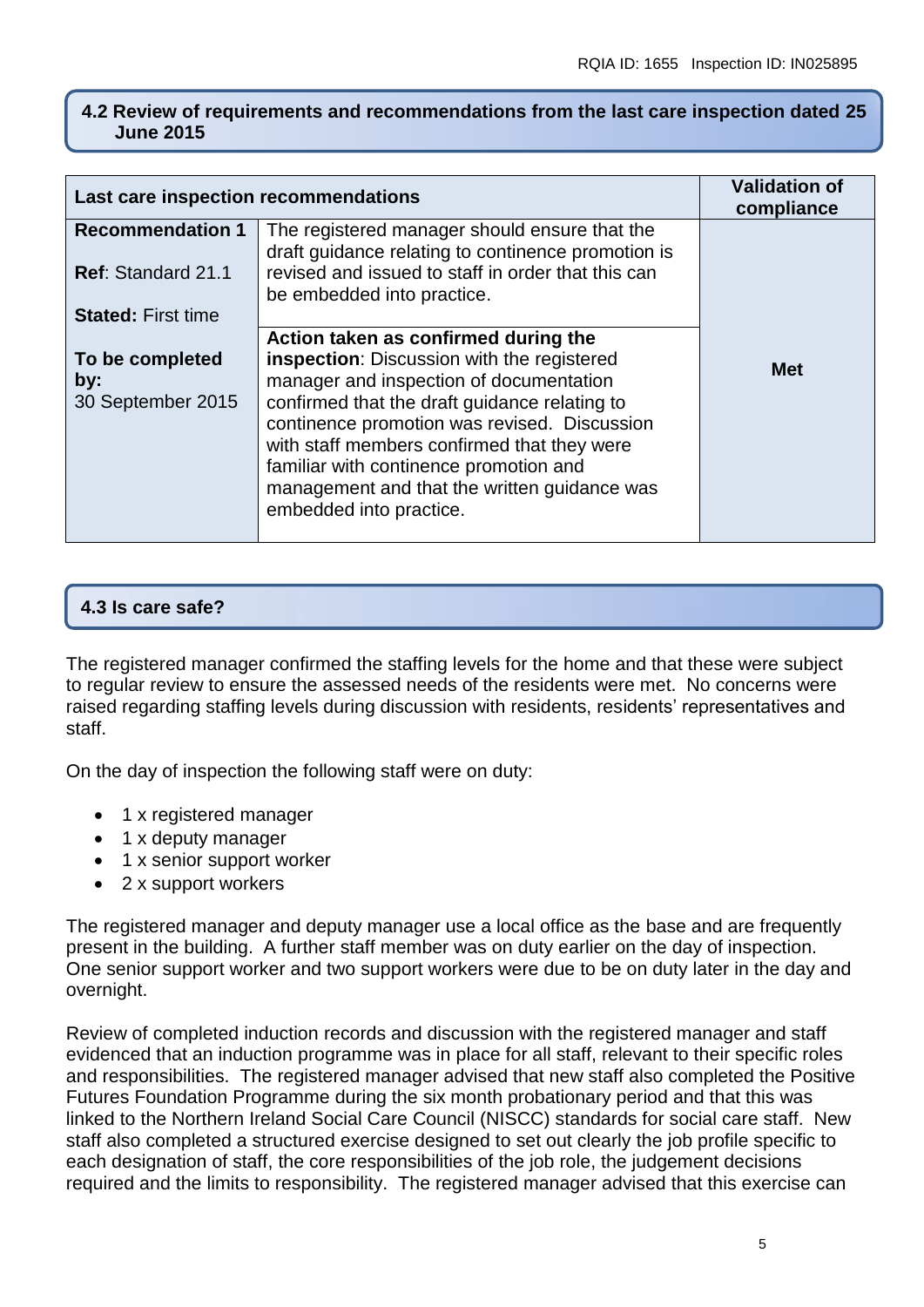be revisited at any time with staff and is a useful tool for monitoring staff performance and development.

Discussion with staff and a review of returned staff views questionnaires confirmed that mandatory training, supervision and appraisal of staff was regularly provided. A schedule for mandatory training, annual staff appraisals and staff supervision was maintained and was available for inspection*.* It was noted that staff received supervision quarterly which exceeds the minimum standard.

The registered manager and staff confirmed that competency and capability assessments were undertaken for any person who is given the responsibility of being in charge of the home for any period in the absence of the manager; records of competency and capability assessments were retained. A sample of staff competency and capability assessments was reviewed and was found to satisfactory. Such competency and capability assessments were completed annually; this represented good practice.

Discussion with the registered manager confirmed that staff were recruited in line with Regulation 21 (1) (b), Schedule 2 of The Residential Care Homes Regulations (Northern Ireland) 2005 and that records were retained at the organisation's personnel department. The registered manager, however, maintained a tracker for recruitment information. This was inspected during a subsequent visit to the provider's Belfast office and was found to be satisfactory. The registered manager confirmed that enhanced AccessNI disclosures were viewed for all staff prior to the commencement of employment.

There were arrangements in place to monitor the registration status of staff with their professional body (where applicable); the organisation's personnel department retained copies of staff registration certificates and received reminders from professional bodies of the dates for renewal and/or payment of annual fees. Registration with the professional bodies was also discussed during team meetings.

The adult safeguarding policies and procedures in place were consistent with the current regional guidance and included the name of the safeguarding champion, definitions of abuse, types of abuse and indicators, onward referral arrangements, contact information and documentation to be completed. A safeguarding champion had been established.

Discussion with staff confirmed that they were aware of the new regional guidance (Adult Safeguarding Prevention and Protection in Partnership, July 2015) and a copy was available for staff within the home. Staff were knowledgeable and had a good understanding of adult safeguarding principles. They were also aware of their obligations in relation to raising concerns about poor practice and whistleblowing. A review of staff training records confirmed that mandatory adult *s*afeguarding training was provided for all staff.

Discussion with the registered manager, review of accident and incidents notifications, care records and complaints records confirmed that all suspected, alleged or actual incidents of abuse were fully and promptly referred to the relevant persons and agencies for investigation in accordance with procedures and legislation; written records were retained.

The registered manager confirmed there were risk management procedures in place relating to the safety of individual residents. Discussion with the registered manager identified that the home did not accommodate any individuals whose assessed needs could not be met. Review of care records identified that individual care needs assessments and risk assessments were obtained prior to admission.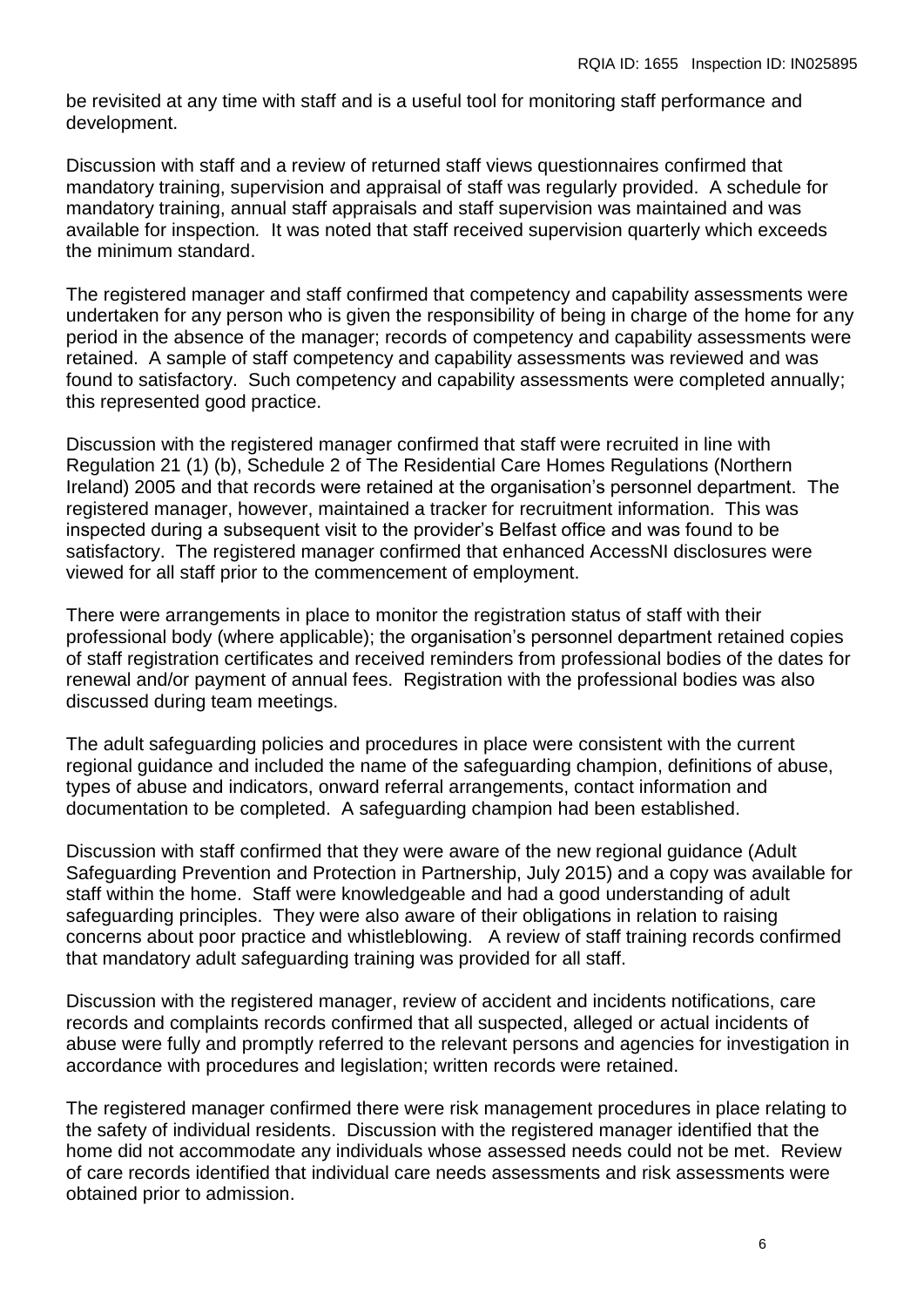A review of policy and procedure on restrictive practice/behaviours which challenge confirmed that this was in keeping with DHSSPS Guidance on Restraint and Seclusion in Health and Personal Social Services (2005) and the Human Rights Act (1998*).* It also reflected current best practice guidance including Deprivation of Liberties Safeguards (DoLS).

The registered manager confirmed there were restrictive practices employed within the home, notably locked internal and external doors with keypad entry systems and a stair gate at the top of a flight of stairs*.* Discussion with the registered manager regarding such restrictions confirmed these were appropriately assessed, documented, minimised and reviewed with the involvement of the multi-professional team, as required. A review of the Statement of Purpose identified that restrictions were adequately described.

Inspection of care records confirmed there was a system of referral to the multi-disciplinary team when required. Behaviour management plans were devised by specialist behaviour management personnel and noted to be regularly updated and reviewed as necessary. There were individual restrictive practice agreements in place.

Discussion with the registered manager and examination of accident and incident records confirmed that if individual restraint were to be employed, the appropriate persons / bodies would be informed.

The registered manager confirmed there were risk management policy and procedures in place*.* Discussion with the registered manager and review of the home's policy and procedures relating to safe and healthy working practices confirmed that these were appropriately maintained and reviewed regularly e.g. COSHH, fire safety etc. The organisation also maintained a corporate risk register.

Review of the infection prevention and control (IPC) policy and procedure confirmed that this this was in line with regional guidelines. Staff training records confirmed that all staff had received training in IPC in line with their roles and responsibilities. The registered manager reported that there had been no outbreaks of infection within the last year. Any outbreak would be managed in accordance with the home's policy and procedures, reported to the Public Health Agency, the trust and RQIA with appropriate records retained.

Inspection of the premises confirmed that there were wash hand basins, adequate supplies of liquid soap, alcohol hand gels and disposable towels wherever care was delivered. Hand hygiene was a priority for the home and efforts were applied to promoting good standards of hand hygiene among residents, staff and visitors. The home was fresh-smelling, clean and appropriately heated.

Inspection of the internal and external environment identified that the home and grounds were kept tidy, safe, suitable for and accessible to residents, staff and visitors. There were no obvious hazards to the health and safety of residents, visitors or staff, including those with sensory impairments. Discussion with the registered manager confirmed that risk assessments and action plans were in place to reduce risk where possible.

The home had an up to date fire risk assessment in place dated 24 May 2016 and all recommendations were noted to be appropriately addressed.

Review of staff training records confirmed that staff completed fire safety training twice annually.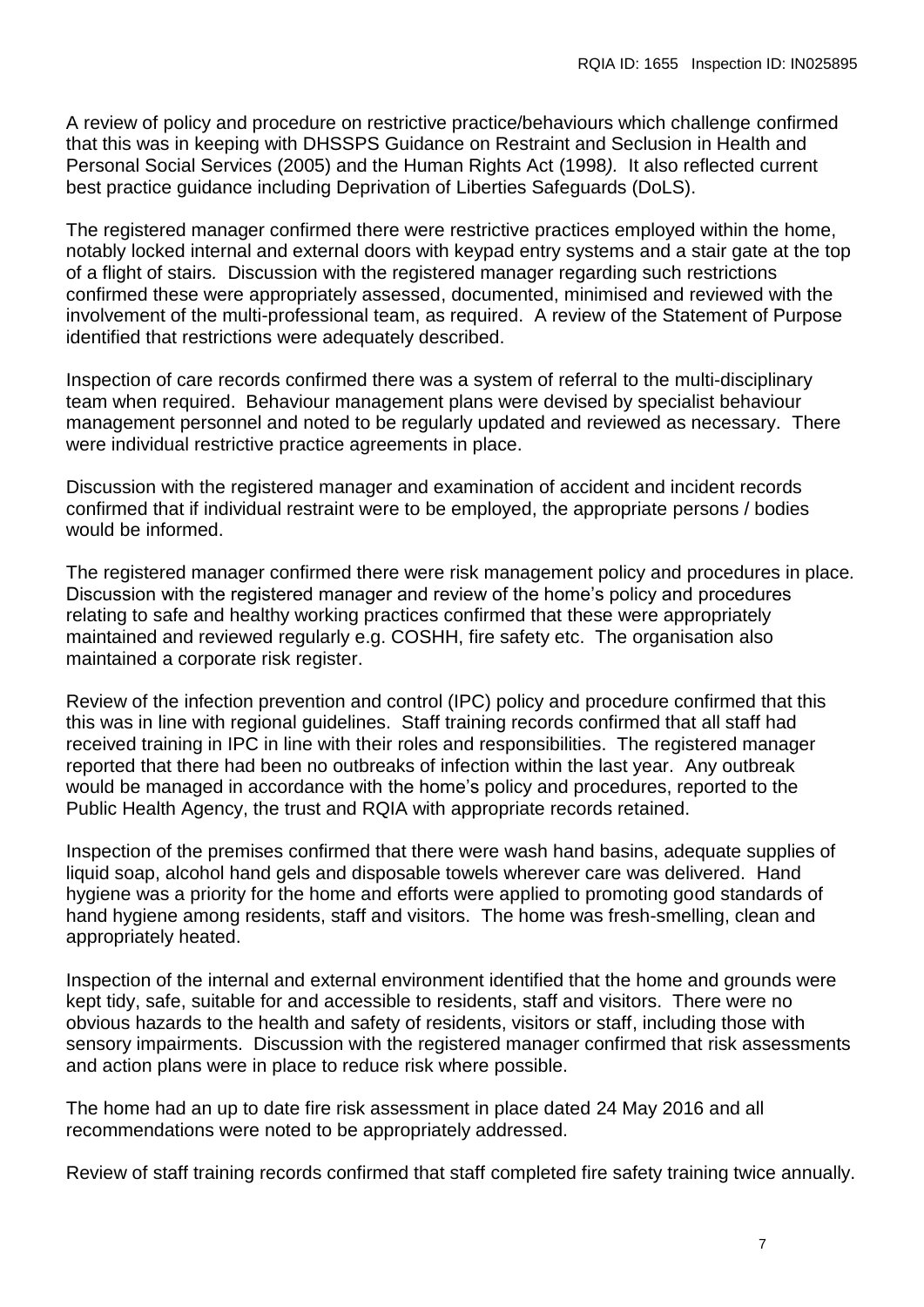The registered manager described how fire drills were completed at least once monthly to ensure, as far as possible, that each person supported by the short break service was involved in an evacuation exercise. In addition, the home had produced signs for those people who had autism; this was to further reinforce the message, in a format that the person could understand, that a fire drill was in progress. Records were retained of residents and staff who participated and any learning outcomes. Fire safety records identified that fire-fighting equipment, fire alarm systems, emergency lighting and means of escape were checked weekly and were regularly maintained.

11 completed questionnaires were returned to RQIA from residents, resident's representatives and staff. Respondents described safe care safe as excellent or good.

## **Areas for improvement**

There were no areas identified for improvement.

|  | Number of requirements: |  | Number of recommendations: |  |
|--|-------------------------|--|----------------------------|--|
|--|-------------------------|--|----------------------------|--|

## **4.4 Is care effective?**

Discussion with the registered manager established that staff in the home responded appropriately to and met the assessed needs of the residents.

A review of the care records of two people supported by the short break service confirmed that these were maintained in line with the legislation and standards. They included an up to date assessment of needs, life history, risk assessments, care plans and daily/regular statement of health and well-being of the resident. The care records also reflected the multi-professional input into the residents' health and social care needs and were found to be updated regularly to reflect the changing needs of the resident. Residents and/or their representatives were encouraged and enabled to be involved in the assessment, care planning and review process, where appropriate. Discussion with staff confirmed that they were familiar with person centred care and that a person centred approach underpinned practice. Inspectors noted that care records clearly reflected a person centred approach across all aspects of the delivery of care. This was to be commended.

An individual agreement setting out the terms of residency was in place and appropriately signed. Records were stored safely and securely in line with data protection. It was noted that residents or their representatives signed confidentiality agreements in relation to anyone viewing their records. This was good practice.

The registered manager confirmed that there were arrangements in place to monitor, audit and review the effectiveness and quality of care delivered to residents at appropriate intervals. Audits of care plans, care review, accidents and incidents and the home's environment were available for inspection and evidenced that any actions identified for improvement were incorporated into practice. The registered manager described how an audit of records had identified that there was scope to improve communication regarding changes in residents' medications. This was immediately addressed and more robust mechanisms for exchange of information were introduced. Further evidence of audit was contained within the monthly monitoring visits reports.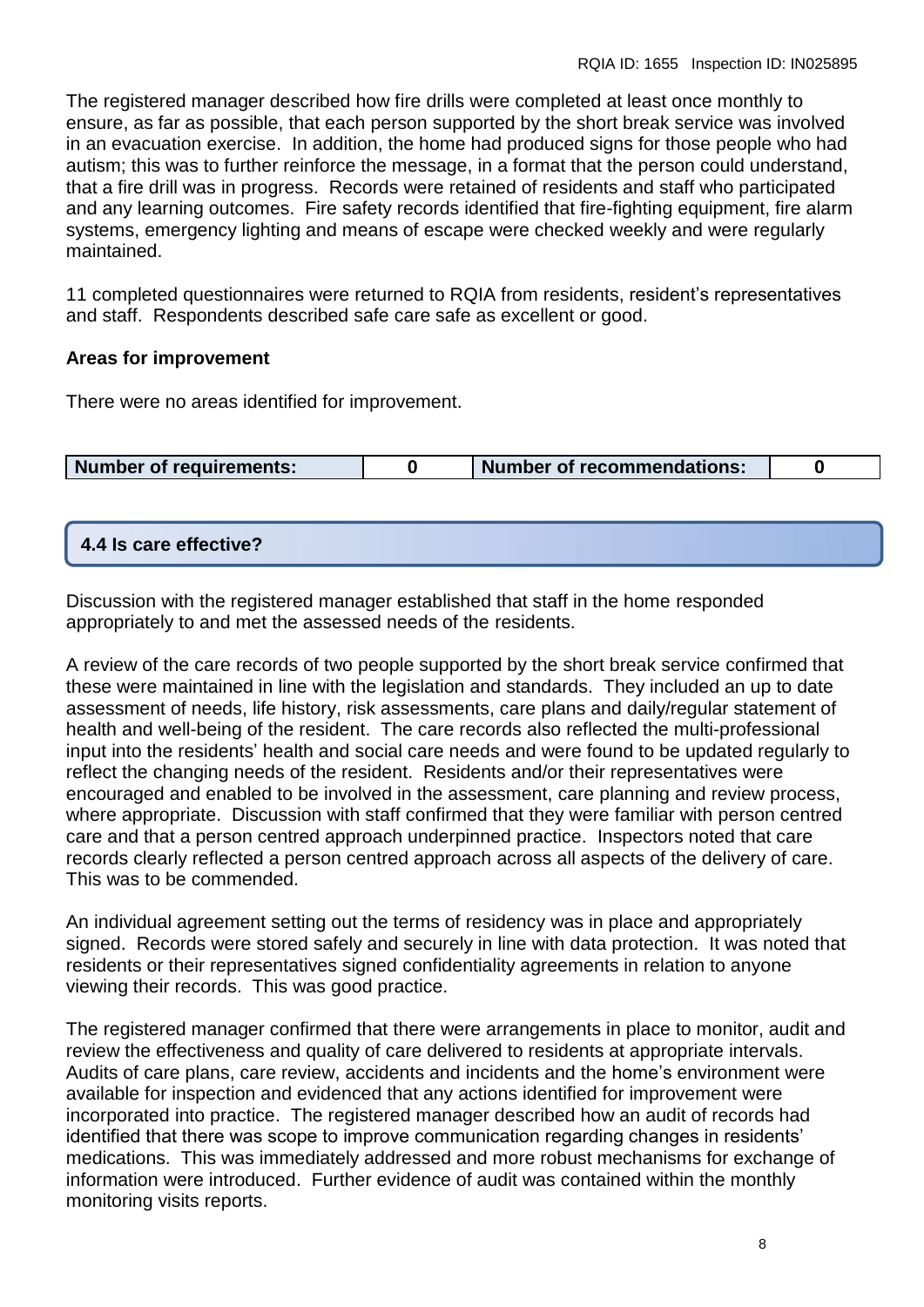The registered manager confirmed that systems were in place to ensure effective communication with residents, their representatives and other key stakeholders. These included pre-admission information, multi-professional team reviews, staff meetings and staff shift handovers.The registered manager and staff confirmed that management operated an open door policy in regard to communication within the home.

Residents spoken with and observation of practice evidenced that staff were able to communicate effectively with residents. Staff confirmed that they had received training in communication during induction.

A review of care records along with accident and incident reports confirmed that referral to other healthcare professionals was timely and responsive to the needs of the residents. The registered manager confirmed that arrangements would be put in place, in line with the legislation, to support and advocate for residents although this would be arranged by trust staff, if required.

11 completed questionnaires were returned to RQIA from residents, resident's representatives and staff. Respondents described effective care as excellent or good.

## **Areas for improvement**

There were no areas identified for improvement.

| Number of requirements: |  | Number of recommendations: |  |
|-------------------------|--|----------------------------|--|
|-------------------------|--|----------------------------|--|

#### **4.5 Is care compassionate?**

The registered manager confirmed that staff in the home promoted a culture/ethos that supported the values of dignity and respect, independence, rights, equality and diversity, choice and consent of residents. There was a range of policies and procedures in place which supported the delivery of compassionate care.

Discussion with staff confirmed that action was taken to manage any pain and discomfort in a timely and appropriate manner. Inspectors noted that care records clearly set out the indicators that residents may be experiencing pain and how this should be managed.

The registered manager and staff confirmed that consent was sought in relation to care and treatment. Discussion staff and observation of practice and interactions demonstrated that residents were treated with dignity and respect. Staff confirmed their awareness of promoting residents' rights, independence and dignity. Staff were also able to describe how residents' confidentiality was protected though conducting private conversations in a discreet manner and through secure storage of written records.

Discussion with staff and a resident, observation of practice and review of care records confirmed that residents were enabled and supported to engage and participate in meaningful activities. The person who was being supported in the short break service at the time of inspection advised inspectors that he was assisted by staff to go out on trips and to attend social events.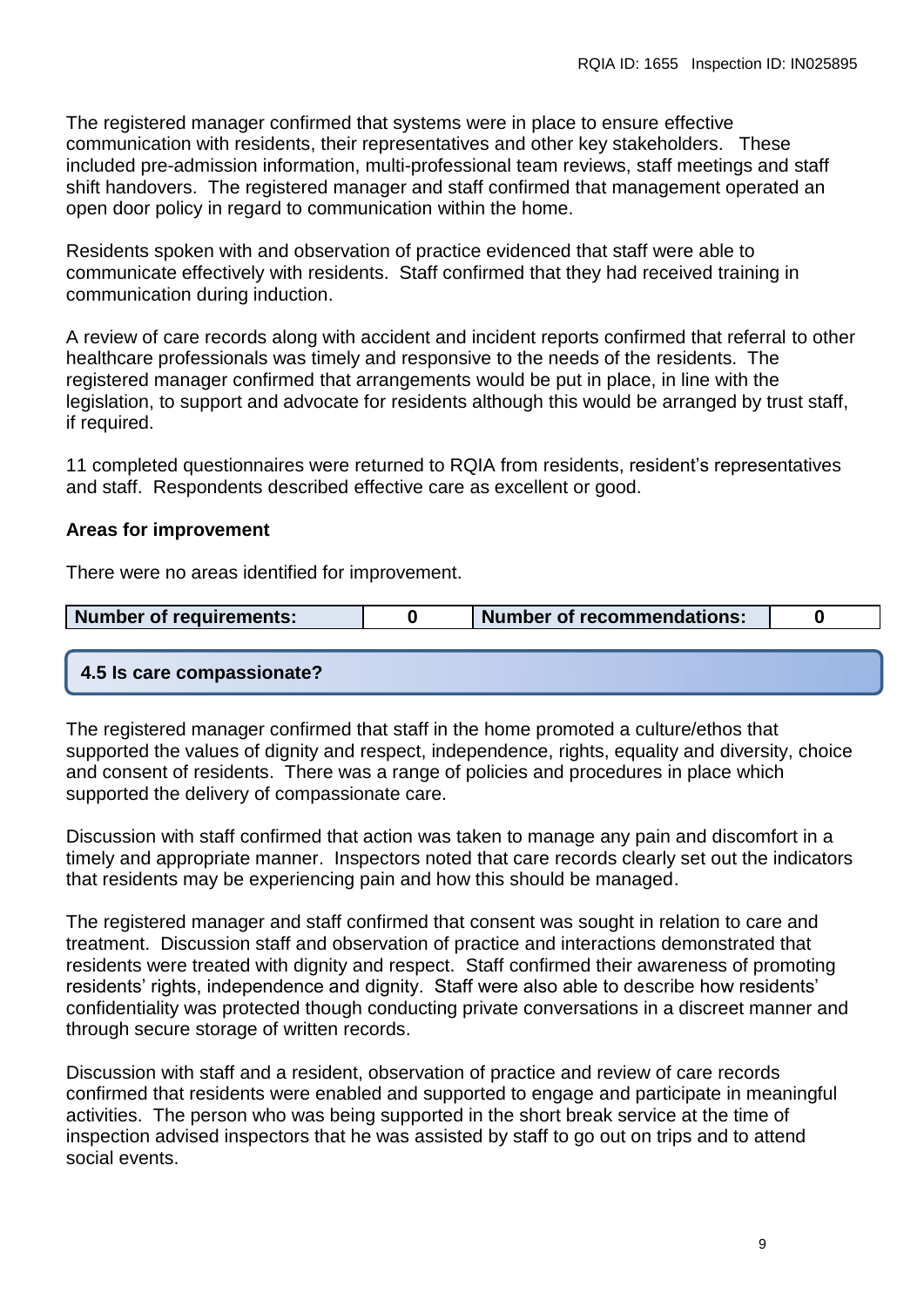There were systems in place to ensure that the views and opinions of residents, and or their representatives, were sought and taken into account in all matters affecting them. Residents were consulted with, at least annually, about the quality of care and environment. The findings from the consultation were collated into a summary report which was made available for residents and other interested parties to read. The monthly monitoring visits included the views and opinions of the families of the people supported by the short break service. The views and opinions of those people supported by the Wheatfield Short Break Service were also captured within the annual care reviews.

11 completed questionnaires were returned to RQIA from residents, resident's representatives and staff. Respondents described compassionate care as excellent or good.

A comment received from staff included:

"This is the first company I have worked for where the service users are put first."

## **Areas for improvement**

There were no areas identified for improvement.

| Number of requirements:      | Number of recommendations: |  |
|------------------------------|----------------------------|--|
|                              |                            |  |
| 4.6 Is the service well led? |                            |  |

The registered manager outlined the management arrangements and governance systems in place within the home. These were found to be in line with good practice. The registered manager further confirmed that the health and social care needs of residents were met in accordance with the home's Statement of Purpose and the categories of care for which the home was registered with RQIA.

A range of policies and procedures was in place to guide and inform staff. Policies were centrally indexed and retained in a manner which was easily accessible by staff. Policies and procedures were systematically reviewed every three years or more frequently as changes occurred.

There was a complaints policy and procedure in place which was in accordance with the legislation and DHSSPS guidance on complaints handling. Residents and/or their representatives were made aware of how to make a complaint by way of the Residents Guide*,*  which was also available in an easy read version.Discussion with staff confirmed that they had received training on complaints management and were knowledgeable about how to receive and deal with complaints.

Review of the complaints records confirmed that arrangements were in place to effectively manage complaints from residents, their representatives or any other interested party. Records of complaints included details of any investigation undertaken, all communication with complainants, the outcome of the complaint and the complainant's level of satisfaction. Arrangements were in place to share information about complaints and compliments with staff. No complaints had been received since the last care inspection in June 2015. The registered manager confirmed that, should complaints be made more frequently, an audit of complaints would be used to identify trends and to enhance service provision.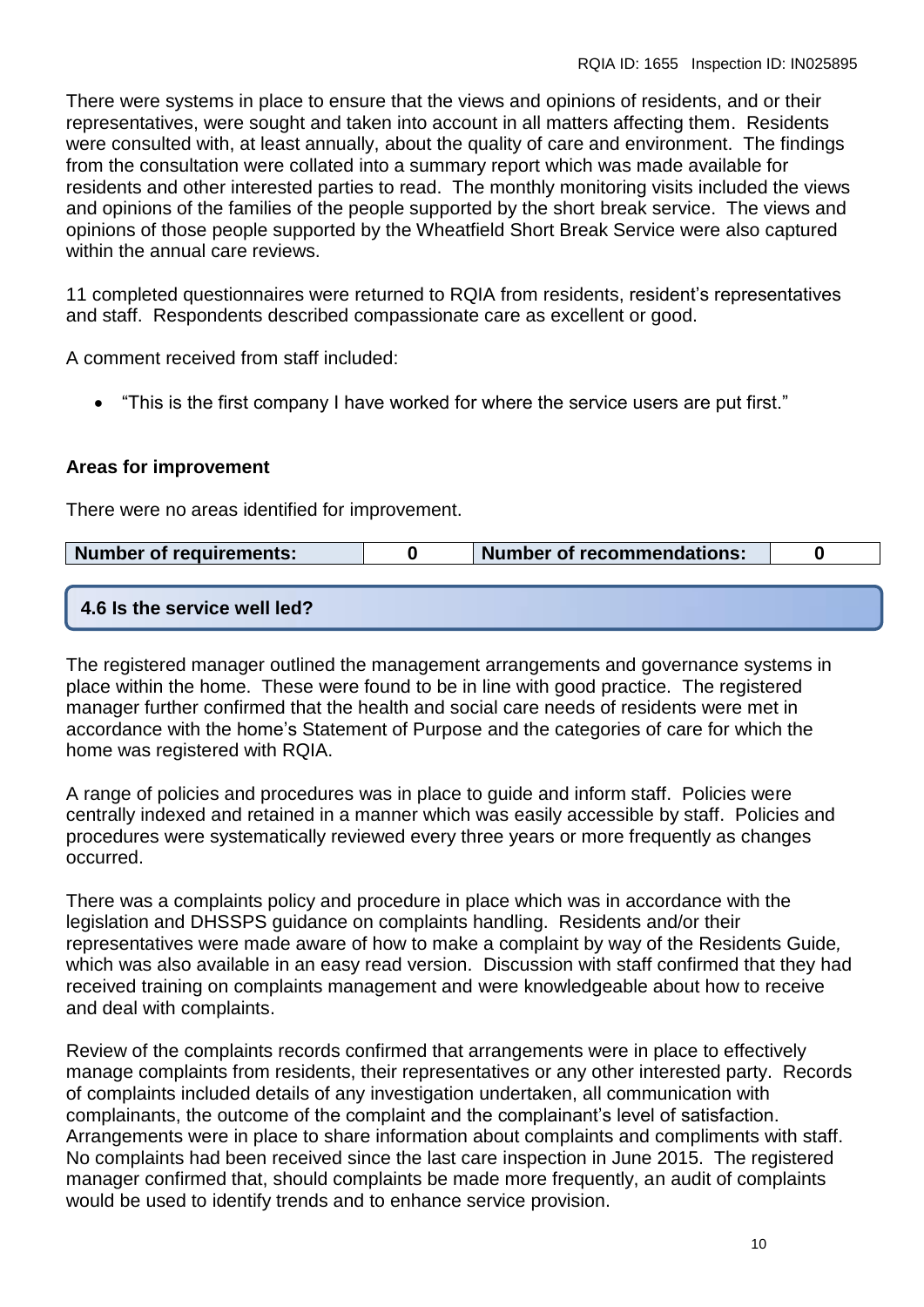There was an accident/incident/notifiable events policy and procedure in place which included reporting arrangements to RQIA. A review of accidents/incidents/notifiable events confirmed that these were effectively documented and reported to RQIA and other relevant organisations in accordance with the legislation and procedures. Learning from accidents and incidents was disseminated to all relevant parties and action plans developed to improve practice.

There were quality assurance systems in place to drive quality improvement which included regular audits and satisfaction surveys. There was a system to ensure medical device alerts, safety bulletins, serious adverse incident alerts and staffing alerts were appropriately reviewed and actioned.

A monthly monitoring visit was undertaken as required under Regulation 29 of The Residential Care Homes Regulations (Northern Ireland) 2005; a report was produced and made available for residents, their representatives, staff, trust representatives and RQIA to read.

There was evidence of managerial staff being provided with additional training in governance and leadership. The operations manager described how Positive Futures was considering implementing a management development programme for staff. Positive Futures also held management workshops in which current best practice initiatives and shared learning was discussed and promoted. There was evidence that learning from complaints, incidents and feedback was integrated into practice and fed into a cycle of continuous improvement.

There was a clear organisational structure and all staff were aware of their roles, responsibility and accountability. This was outlined in the home's Statement of Purpose and Residents Guide. Discussion with the operations manager identified that she had understanding of the role and responsibilities of the registered provider under the legislation. The registered manager confirmed that the registered provider was kept informed regarding the day to day running of the home through the management structure.

The registered manager confirmed that the home was operated in accordance with the regulatory framework. Inspection of the premises confirmed that the RQIA certificate of registration and employer's liability insurance certificate were displayed.

Review of notifications of accidents and incidents and the returned RQIA Quality Improvement Plan (QIP) confirmed that the registered provider respond to regulatory matters in a timely manner.

Review of records and discussion with the registered manager and staff confirmed that any adult safeguarding issues were managed appropriately and that reflective learning had taken place. The registered manager confirmed that there were effective working relationships with internal and external stakeholders. The home had a whistleblowing policy and procedure in place. Discussion with staff established that they were knowledgeable regarding the policy and procedure. The registered manager confirmed that staff could also access line management to raise concerns and to offer support to staff. Discussion with staff confirmed that there were good working relationships and that management were responsive to suggestions and/or concerns raised.

The registered manager confirmed that there were arrangements in place for managing identified lack of competency and poor performance for all staff. There were also open and transparent methods of working and effective working relationships with internal and external stakeholders.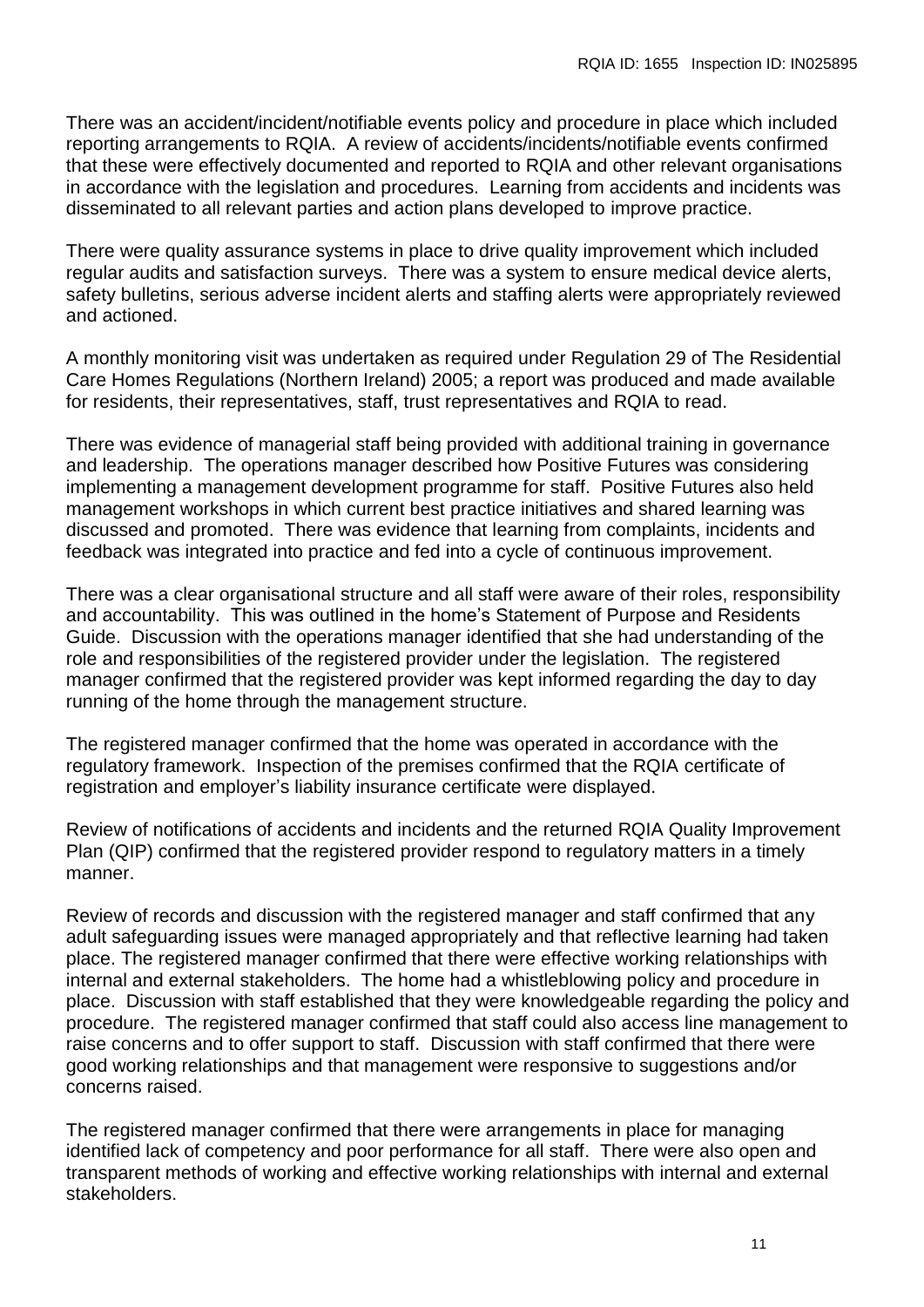11 completed questionnaires were returned to RQIA from service users, staff and relative. Respondents described well led service as excellent or good.

Comments received from a resident's representative and staff member were as follows:

- "My (relative) enjoys his stay very much. He would like to go every week if they had room for him. As a mother, I put my trust in their safe hands."
- "Effective training delivered, regular team meetings."
- "Service manager puts the service user first, always."

## **Areas for improvement**

There were no areas identified for improvement.

| Number of requirements: |  | Number of recommendations: |  |
|-------------------------|--|----------------------------|--|
|-------------------------|--|----------------------------|--|

## **5.0 Quality improvement plan**

There were no issues identified during this inspection, and a QIP is neither required, nor included, as part of this inspection report.

It should be noted that this inspection report should not be regarded as a comprehensive review of all strengths and areas for improvement that exist in the service. The findings reported on are those which came to the attention of RQIA during the course of this inspection. The findings contained within this report do not exempt the registered provider from their responsibility for maintaining compliance with the regulations and standards.